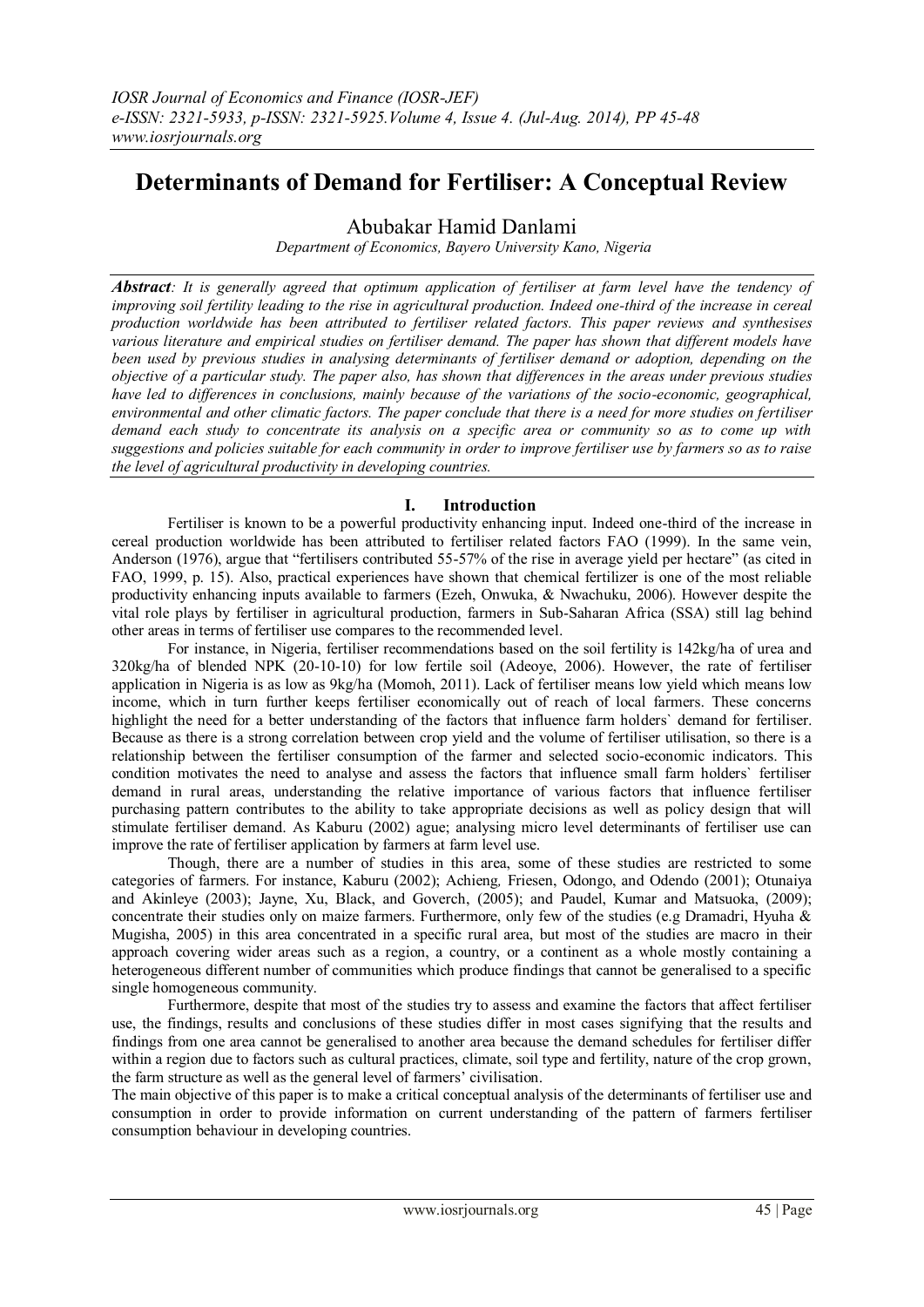### **II. Literature Review And Empirical Frameworks**

The term fertiliser as defined in the national fertiliser policy document (NFPD, n.d.) means any substance containing one or more recognised plant nutrient(s) that is used for its plant nutrient content and is designed for use or claimed to have value in promoting plant growth. Forth (1984), defines fertiliser in broad sense as "all those organic and inorganic materials that are added to the soil to provide elements essential for growth of plants" (as cited in Fayaz, Jan, Jan, & Ali, 2008, p. 1). Basically, fertiliser is categorised into two namely: organic fertiliser and inorganic fertiliser. According to NFPD (n.d) organic fertiliser means fertiliser derived from non-synthetic organic material, including sewage sludge, animal manures and plant residues produced through the process of drying, cooking, composting, chopping, grinding, fermenting or other methods and makes a declaration of nutrient value on the level. On the other hand, inorganic or mineral fertiliser means fertiliser produced by mineral processes or mined and derived from substance.

Such inorganic fertiliser is usually demanded by farmers not for direct consumption but for the purpose of producing agricultural products, therefore fertiliser demand is a drive demand in nature. This fertiliser demand as defined by Kelly (2001), means the quantity of fertiliser that farmers would be willing to purchase if it were available. It is the amount of fertiliser where by farmers are willing and able to buy at the prevailing price over a period of time. The quantity of fertiliser to be demanded by a particular farmer may be influenced by so many factors such as: the price of fertiliser, the farmer"s income, profit from farming, the level of education of the farmer, availability of substitutes, the number of labour use on farms and the cost of the labour, the house hold size of the farmer, the farmer's experience in farming, the size of farm to be cultivated, as well as the farmers" contact with agricultural extension service officers.

Similarly, the demand for fertilizer as a factor of production in agriculture has been the focus of many studies over the years. The early studies include works by Griliches (1958); Heady and Yeh (1959); Carman (1979), and Okoroafor, Echebiri and Nwachukwu (2010). These studies use time series data to estimate determinants of demand for fertiliser in different areas and to assess the various elasticities of fertiliser demand. The major findings were that price elasticities of fertiliser demand was inelastic both for the short run and the long run. However these studies are macro based studies they lack disaggregated and specific analysis that may reflect the actual variants features of farmers in different locations and mostly the variables use are limited to various price, income and cross elasticities of fertiliser demand only.

Moreover, many studies use Logit regression model to evaluate determinants of fertiliser use (or demand) by farmers using cross – sectional data, with similar dependant variable which is 'fertiliser adoption' but with different independent variables. For instance Kaburu (2002) conducts a study that seeks to identify the major constraints for fertiliser use as perceived by farmers, assess the impact of these factors on fertiliser use. From the logit estimates and marginal analysis, education level and credit access shows to be most significant factors in determining fertiliser use at farm level. However the major limitation of this study is that most of the variables used in the model were found to be statistically in- significant including the price of fertiliser which was found to be not only insignificant but also positively related to fertiliser purchase, which is contrary to the established theory of demand.

On the contrary, a study by Olwande, Sikei and Mathenged (2009) shows that age, education, credit, presence of a cash crop, distance to fertiliser market and agro ecological potentials are statistically significant in influencing the probability of adopting fertiliser. The strongest determinants of fertiliser use intensity are gender, dependency ratio, credit, presence of cash crop, distance to extension service and agro ecological potential. Also, Olayide, Alene and Ikpi (2009) conduct a study on the determinants of fertiliser use in northern Nigeria, the variables measured include: distance of village to tarred road (km), age of farmer, years of formal education, household size, and total land area cropped among others. The results show that the intensity of fertiliser use increases with family labour and physical access to fertiliser, but declines with cultivated land and plot distance from homestead. However both of these two studies (i.e Olwande et al., 2009 and Olayide et al., 2009) failed to examine the impact of price as one of the factors influencing fertiliser adoption. On the other hand, Paudel, Kumar and Matsuoka (2009) use Tobit regression model to identify the influence of socioeconomic factors of the improved maize adopters on the decision to adopt fertilizers in the Chitwan district of Nepal, the result shows that family size, farm size, credit use, off-farm income and irrigation availability, have positive influence on use of fertilizer in maize production.

Similarly, Fakoya and Mato (2003) conduct a study that examines the factors affecting the use of inorganic fertilisers in Zinder state of Niger republic. The study reveals that poor fertiliser distribution mechanism, inadequate supply and high transportation cost were the main factors associated with the use of fertiliser in the study area. The main constraints to the use of inorganic fertiliser in the area include: lack of credit facilities, high price of fertiliser, inadequate supply of fertiliser at the right time and lack of adequate knowledge on fertiliser application. The study shows that some independent variables such as: farm size, level of education, lack of credit and farming experience were significantly related to the use of inorganic fertilisers. As a limitation, this study also fails to examine the impact of fertiliser cost on farmers" decision to use fertiliser.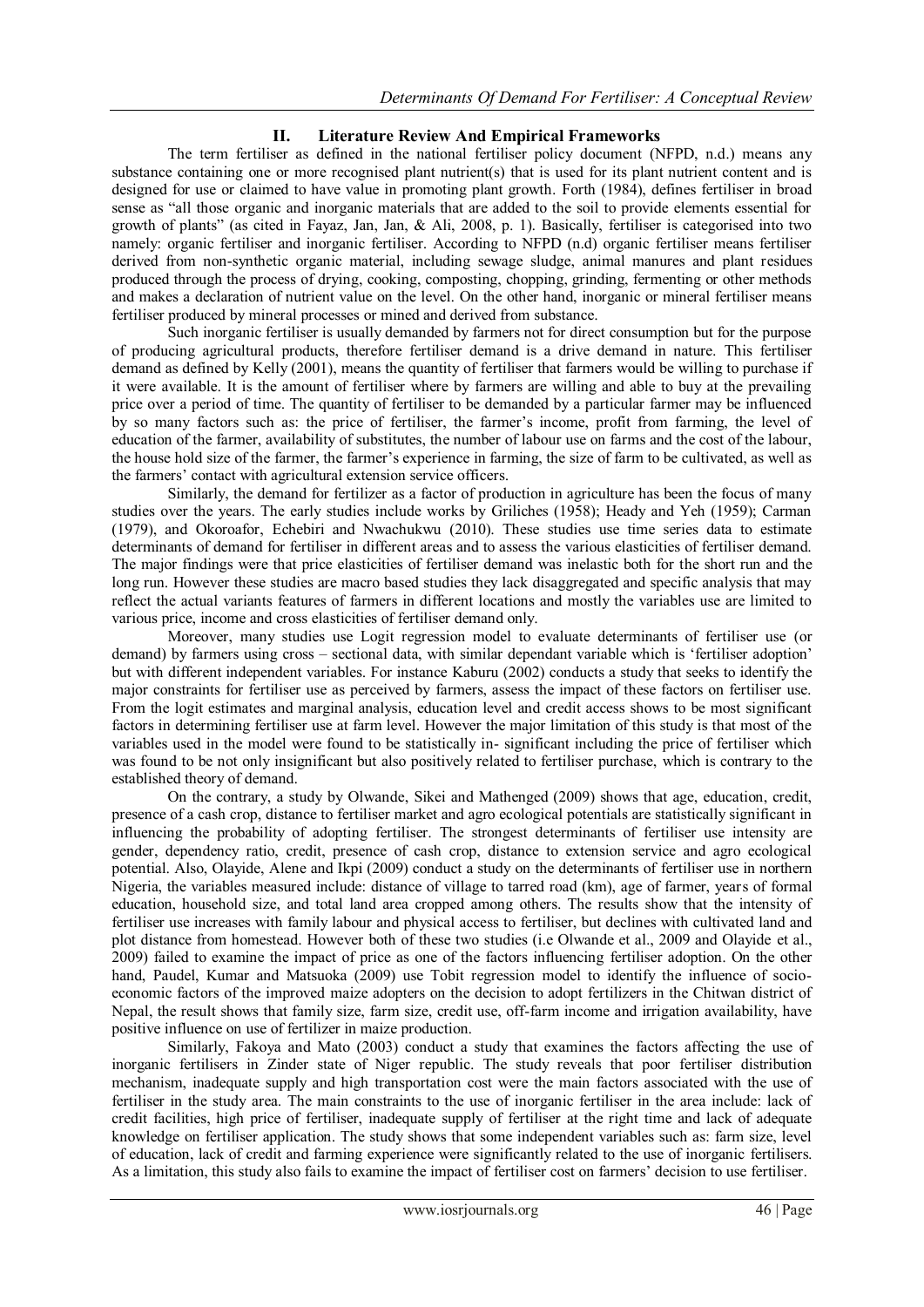Furthermore, there are some studies that examined factors affecting demand for fertiliser using OLS regression as the tools of analysis (Dramadri et al., 2005; Ebong & Ebong, 2006; Ezeh et al., 2006 and Akpan & Aya, 2009), in this case the dependent variable analysed is the quantity of fertiliser consumed. For instance study by Dramadri et al (2005) finds that input market access, farmers` experience in fertiliser use, formal education of farmer, extension services received, household income, group membership and farming labour were the factors that significantly influence demand for fertiliser. This study could have been one of the good studies on fertiliser demand had it include price of fertiliser in the model. In fact that is why the value of the coefficient of determination of the result is weak (0.46), signifying that there is a need to modify the model to include more important variables.

In line with Dramadri et al (2005), Ezeh et al (2006) finds that farmer incomes, farm experiences and transportation costs have significant impact statistically on quantity of fertiliser demand. However this study is superior to that of Dramadri et al (2005) in the sense that it included cost of fertiliser as one of the explanatory variables and it was found by the study to have statistical significant impact on quantity of fertiliser demand. The major limitation of this study is that it found that farm size and the number of contact with extension agent do not have significant impacts on quantity of fertiliser to be demanded by a farmer, the conclusion which is questionable.

Using the same model (OLS regression), Ebong and Ebong (2006) undertake a study which examines the demand for fertiliser technology by the smallholder crop farmers for sustainable agricultural development in Akwa Ibom state, Nigeria. The result indicates that farm size, price of fertiliser, price of manure and farmers education to be important variables that significantly affect the demand for fertiliser in the state. The major limitation of the model is that it fails to take into account the impact of some important variables such as: quantity of manure consumed, farming experience, number of contact with extension agents, family size, price of the output and the number of labour use on fertiliser demand. Also, the conclusion of the study that neither personal income of the farmer nor amount of loan obtained have significant impacts on fertiliser consumption is disputable.

As can be seen from the review of the previous studies on determinants of fertiliser demand, most of these studies generally concentrate on how factors such as price of fertiliser, income of the farmer, cost of transporting the fertiliser, farmer"s level of education, years of experience in farming, household sizes and price of manure, influence the adoption or the quantity of fertiliser consumption with almost no attention given to how the farmers" expectations on produce price influences the quantity of fertiliser to be consumed. Similarly some of the studies are restricted to a particular group of farmers such as; maize producers, (Kaburu, 2000; Achienget al., 2001; Otunaiya & Akinleye, 2003; Jayne et al., 2005; and Paudel et al., 2009), in which their findings and conclusions cannot be generalised to all farmers.

Furthermore, there exist inconsistencies among the findings of the previous studies. In most cases a variable appear to be statistically significant in one study, the same variable appear to be statistically insignificant in another study. For instance, variables such as; credit obtained, farm income, farm size, and number of meeting with extension agents were found to be statistically significant by Paudel et al. (2009) and Dramadri et al. (2005). The same variables were found to be statistically insignificant by Ezeh et al. (2006). Similarly, Ebong and Ebong (2006) found that personal income of the farmer is not significant in determining quantity of fertiliser consumption, while, Dramadri et al. (2005) conclude that it is among the significant determinants of fertiliser use. Olwande et al. (2009), found the level of formal education to be among significant factors that influence fertiliser adoption, while Paudel et al. (2009) found otherwise.

These differences in findings and conclusions may be due to differences in climate, soil type, crops grown and farm structure and for farmers with different socio-economic situations, signifying that the results and findings from one area cannot be generalised to another area, because the demand schedules for fertiliser differ within a region due to factors like cultural practices, climate, soil type and fertility, nature of the crops grown, the farming structure as well as the general level of farmers" knowledge and civilisation.

#### **III. Conclusion**

This paper reviews the various empirical studies on determinants of demand for fertiliser by farmers. These empirical studies can be categorised into two major groups based on their methodology (econometric tools of data analysis). The first category are those studies that use Logit Regression Model as their tool of analysis to assess the factors that influence fertiliser adoption by farmers, in this case, the sample group may consist of both farmers that use inorganic fertiliser and those that do not. On the other hand, the second category are those studies that examine determinants of quantity of fertiliser demand using Ordinary Least Square regression model as the tool of analysis, in this case the samples consist of only fertiliser users.

Furthermore, it was shown that the various studies vary in terms of number of variables used in their respective models depending majorly on the researchers" a priori knowledge. However, in some cases variables do overlap in different studies but mostly with different conclusions. This normally stems from the fact that such